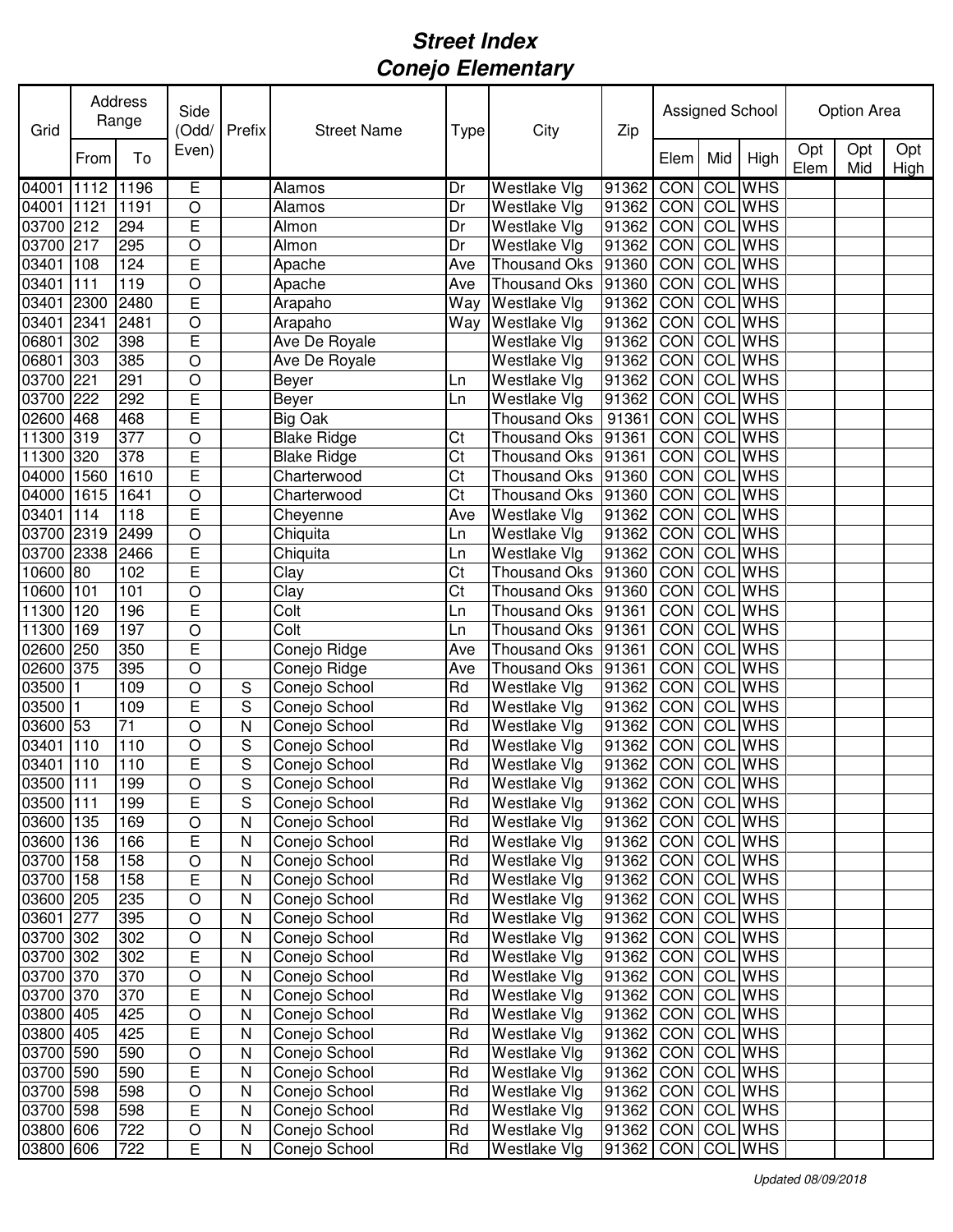| Grid       |      | Address<br>Range | Side<br>(Odd/  | Prefix | <b>Street Name</b> | Type                   | City                                 | Zip               |            |                  | Assigned School |             | Option Area |             |
|------------|------|------------------|----------------|--------|--------------------|------------------------|--------------------------------------|-------------------|------------|------------------|-----------------|-------------|-------------|-------------|
|            | From | To               | Even)          |        |                    |                        |                                      |                   | Elem       | Mid              | High            | Opt<br>Elem | Opt<br>Mid  | Opt<br>High |
| 04000      | 1639 | 1645             | O              |        | Copa De Oro        | Ct                     | Westlake Vlg                         | 91362             | CON        |                  | <b>COL</b> WHS  |             |             |             |
| 03400      | 2786 | 3096             | E              |        | Crescent           | Way                    | Westlake Vlg                         | 91362             | CON        |                  | <b>COL</b> WHS  |             |             |             |
| 03400      | 2851 | 2993             | $\circ$        |        | Crescent           | Way                    | <b>Westlake Vlg</b>                  | 91362             | CON        | COL              | <b>WHS</b>      |             |             |             |
| 04100      | 1619 | 1667             | $\circ$        |        | Cross Bridge       | PI                     | Westlake Vlg                         | 91362             | CON        | COL              | <b>WHS</b>      |             |             |             |
| 04100      | 1620 | 1668             | E              |        | Cross Bridge       | PI                     | Westlake Vlg                         | 91362             | CON        | COL              | <b>WHS</b>      |             |             |             |
| 03600      | 186  | 250              | E              |        | Dinsmore           | Ave                    | Westlake Vlg                         | 91362             | CON        | COL              | <b>WHS</b>      |             |             |             |
| 04100      | 227  | 767              | $\bigcirc$     |        | Encino Vista       | Dr                     | Westlake Vlg                         | 91362             | CON        |                  | <b>COL WHS</b>  |             |             |             |
| 04100      | 1209 | 1253             | $\bigcirc$     |        | Encino Vista       | Ct                     | Westlake Vlg                         | 91362             | CON        |                  | <b>COL WHS</b>  |             |             |             |
| 04100      | 1212 | 1246             | E              |        | Encino Vista       | Ct                     | Westlake Vlg                         | 91362             | CON        |                  | <b>COL WHS</b>  |             |             |             |
| 04100      | 212  | 766              | E              |        | Encino Vista       | Dr                     | Westlake Vlg                         | 91362             | CON        | COL              | <b>WHS</b>      |             |             |             |
| 03600      | 0    | 398              | E              |        | Erbes              | Rd                     | Westlake Vlg                         | 91362             | CON        | COL              | <b>WHS</b>      |             |             |             |
| 04000      |      | 399              | $\circ$        |        | Erbes              | Rd                     | Westlake Vlg                         | 91362             | CON        | $\overline{COL}$ | <b>WHS</b>      |             |             |             |
| 03800      | 400  | 798              | E              |        | Erbes              | Rd                     | Westlake Vlg                         | 91362             | <b>CON</b> | COL              | <b>WHS</b>      |             |             |             |
| 04100      | 401  | 799              | $\circ$        |        | Erbes              | Rd                     | <b>Westlake Vlg</b>                  | 91362             | CON        | $\overline{COL}$ | <b>WHS</b>      |             |             |             |
| 06801      | 308  | 398              | E              |        | Eric               | PI                     | Westlake Vlg                         | 91362             | CON        | COL              | <b>WHS</b>      |             |             |             |
| 06801      | 309  | 393              | $\circ$        |        | Eric               | $\overline{P}$         | Westlake Vlg                         | 91362             | CON        | COL              | <b>WHS</b>      |             |             |             |
| 03400      | 24   | 134              | E              |        | Fairview           | Rd                     | Westlake Vlg                         | 91362             | CON        | COL              | <b>WHS</b>      |             |             |             |
| 03400      | 71   | 147              | $\circ$        |        | Fairview           | Rd                     | Westlake Vlg                         | 91362             | CON        | COL              | <b>WHS</b>      |             |             |             |
| 02600      | 220  | 456              | E              |        | Fairview           | Rd                     | <b>Thousand Oks</b>                  | 91361             | CON        | COL              | <b>WHS</b>      |             |             |             |
| 02600      | 231  | 375              | $\circ$        |        | Fairview           | Rd                     | <b>Thousand Oks</b>                  | 91361             | CON        | COL              | <b>WHS</b>      |             |             |             |
| 02601      | 2900 | 3250             | E              |        | Foothill           | Dr                     | <b>Thousand Oks</b>                  | 91361             | CON        | COL              | <b>WHS</b>      |             |             |             |
| 02601      | 2905 | 3589             | $\circ$        |        | Foothill           | Dr                     | <b>Thousand Oks</b>                  | 91361             | CON        | COL              | <b>WHS</b>      |             |             |             |
| 03600      | 1800 | 1800             | E              |        | Foursite           | Ln                     | Westlake Vlg                         | 91362             | CON        | COL              | <b>WHS</b>      |             |             |             |
| 03600      | 1831 | 1831             | $\circ$        |        | Foursite           | Ln                     | Westlake Vlg                         | 91362             | CON        | COL              | <b>WHS</b>      |             |             |             |
| 04000      | 143  | 267              | $\bigcirc$     |        | Gazania            | Ct                     | Westlake Vlg                         | 91362             | CON        | COL              | <b>WHS</b>      |             |             |             |
| 04000      | 148  | 256              | E              |        | Gazania            | Ct                     | Westlake Vlg                         | 91362             | CON        | COL              | <b>WHS</b>      |             |             |             |
| 03601      | 405  | 493              | $\circ$        |        | Glenwood           | PI                     | Westlake Vlg                         | 91362             | CON        | COL              | <b>WHS</b>      |             |             |             |
| 03601      | 406  | 492              | E              |        | Glenwood           | PI                     | Westlake Vlg                         | 91362             | CON        | COL              | <b>WHS</b>      |             |             |             |
| 03800      | 779  | 791              | $\circ$        |        | Gloucester         | Ln                     | Westlake Vlg                         | 91362             | CON        | COL              | <b>WHS</b>      |             |             |             |
| 03800      | 780  | 792              | E              |        | Gloucester         | Ln                     | Westlake Vlg                         | 91362             | CON        | COL              | <b>WHS</b>      |             |             |             |
| 03300 0    |      | 198              | E              |        | Hampshire          | Rd                     | Westlake Vlg                         | 91362 CON COL WHS |            |                  |                 |             |             |             |
| 03400 1    |      | 199              | $\mathsf O$    |        | Hampshire          | Rd                     | <b>Westlake Vlg</b>                  | 91362 CON COL WHS |            |                  |                 |             |             |             |
| 02600 201  |      | 499              | $\circ$        |        | Hampshire          | Rd                     | Thousand Oks   91361   CON   COL WHS |                   |            |                  |                 |             |             |             |
| 02500 501  |      | 699              | $\bigcirc$     |        | Hampshire          | Rd                     | Thousand Oks 91361                   |                   |            |                  | CON COL WHS     |             |             |             |
| 04100 1605 |      | 1687             | $\bigcirc$     |        | Hauser             | Cir                    | Westlake Vlg                         | 91362             |            |                  | CON COL WHS     |             |             |             |
| 04100      | 1606 | 1684             | E              |        | Hauser             | Cir                    | Westlake Vlg                         | 91362             |            |                  | CON COL WHS     |             |             |             |
| 04000 91   |      | 203              | $\mathsf O$    |        | Helecho            | $\overline{\text{C}t}$ | Westlake Vlg                         | 91362             |            |                  | CON COL WHS     |             |             |             |
| 04000      | 104  | 200              | $\overline{E}$ |        | Helecho            | Ct                     | Westlake Vlg                         | 91362             |            |                  | CON COL WHS     |             |             |             |
| 04000      | 195  | 251              | $\bigcirc$     |        | Hill Ranch         | Dr                     | <b>Thousand Oks</b>                  | 91362             |            |                  | CON COL WHS     |             |             |             |
| 04000 216  |      | 244              | E              |        | Hill Ranch         | Dr                     | <b>Thousand Oks</b>                  | 91362             |            |                  | CON COL WHS     |             |             |             |
| 04000 1332 |      | 1690             | E              | Ε      | Hillcrest          | Dr                     | Westlake Vlg                         | 91362             |            |                  | CON COL WHS     |             |             |             |
| 03800 1777 |      | 1993             | O              | Ε      | Hillcrest          | Dr                     | Westlake Vlg                         | 91362             |            |                  | CON COL WHS     |             |             |             |
| 03601 2080 |      | 2250             | E              | Ε      | Hillcrest          | Dr                     | Westlake Vlg                         | 91362             |            |                  | CON COL WHS     |             |             |             |
| 06801 2419 |      | 2727             | $\bigcirc$     | E      | Hillcrest          | Dr                     | Westlake Vlg                         | 91362             |            |                  | CON COL WHS     |             |             |             |
| 03700 2420 |      | 2882             | E              | E      | Hillcrest          | Dr                     | Westlake Vlg                         | 91362             | CON COL    |                  | <b>WHS</b>      |             |             |             |
| 03700 2747 |      | 2811             | $\bigcirc$     | E      | Hillcrest          | Dr                     | Westlake Vlg                         | 91362             |            |                  | CON COL WHS     |             |             |             |
| 06801 2797 |      | 2797             | $\circ$        | E      | Hillcrest          | Dr                     | Westlake Vlg                         | 91362             |            |                  | CON COL WHS     |             |             |             |
| 04100 1257 |      | 1687             | $\bigcirc$     | E      | Hillcrest          | Dr                     | Westlake Vlg                         | 91362             |            |                  | CON COL WHS     |             |             |             |
| 06800 310  |      | 382              | E              |        | Hilltop            | Way                    | Westlake Vlg                         | 91362 CON COL WHS |            |                  |                 |             |             |             |
| 06800 321  |      | 401              | $\hbox{O}$     |        | Hilltop            | Way                    | <b>Westlake Vlg</b>                  | 91362 CON COL WHS |            |                  |                 |             |             |             |
| 03300 3300 |      | 3414             | E              |        | <b>Holly Grove</b> | St                     | Westlake Vlg                         | 91362             |            |                  | CON COL WHS     |             |             |             |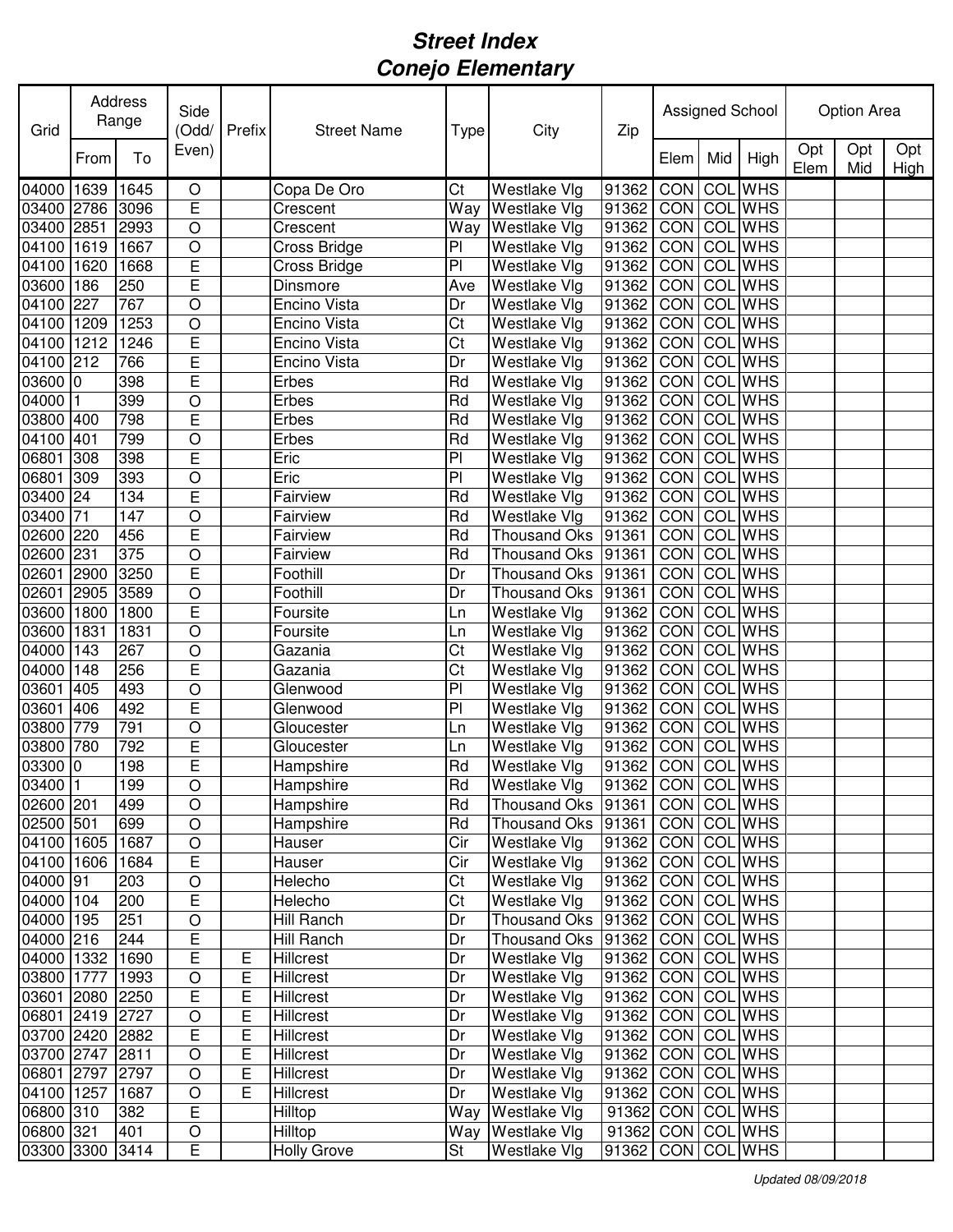| Grid            |      | Address<br>Range | Side<br>(Odd/  | Prefix    | <b>Street Name</b>   | <b>Type</b>              | City                                 | Zip                   | Assigned School |                  |                | Option Area |            |             |
|-----------------|------|------------------|----------------|-----------|----------------------|--------------------------|--------------------------------------|-----------------------|-----------------|------------------|----------------|-------------|------------|-------------|
|                 | From | To               | Even)          |           |                      |                          |                                      |                       | Elem            | Mid              | High           | Opt<br>Elem | Opt<br>Mid | Opt<br>High |
| 03300           | 3301 | 3379             | O              |           | <b>Holly Grove</b>   | St                       | Westlake Vlg                         | 91362                 | CON COL WHS     |                  |                |             |            |             |
| 03600           | 2075 | 2099             | $\bigcirc$     |           | James                | Ct                       | <b>Thousand Oks</b>                  | 91360                 | CON COLWHS      |                  |                |             |            |             |
| 03600           | 2076 | 2100             | E              |           | James                | Ct                       | <b>Thousand Oks</b>                  | 91360                 | CON             | COL              | <b>WHS</b>     |             |            |             |
| 10600           | 29   | 115              | $\circ$        |           | Jensen               | Ct                       | <b>Thousand Oks</b>                  | 91360                 | CON             | COL              | <b>WHS</b>     |             |            |             |
| 10600           | 110  | 110              | E              |           | Jensen               | Ct                       | <b>Thousand Oks</b>                  | 91360                 | CON             | COL              | WHS            |             |            |             |
| 04000           | 101  | 197              | $\circ$        |           | Jeranios             | Ct                       | Westlake Vlg                         | 91362                 | CON             |                  | <b>COL</b> WHS |             |            |             |
| 04000           | 102  | 198              | E              |           | Jeranios             | Ct                       | Westlake Vlg                         | 91362                 | CON             | COL              | <b>WHS</b>     |             |            |             |
| 03400           | 60   | 80               | E              |           | Live Oak             | St                       | Westlake Vlg                         | 91362                 | CON             | COL              | <b>WHS</b>     |             |            |             |
| 03400           | 87   | 191              | $\bigcirc$     |           | Live Oak             | $\overline{\mathsf{St}}$ | Westlake Vlg                         | 91362                 | CON             | COL              | <b>WHS</b>     |             |            |             |
| 03400           | 122  | 122              | E              |           | Live Oak             | St                       | Westlake Vlg                         | 91362                 | <b>CON</b>      |                  | <b>COL WHS</b> |             |            |             |
| 03800           | 435  | 615              | $\bigcirc$     |           | Lone Oak             | Dr                       | Westlake Vlg                         | 91362                 | CON             | COL              | <b>WHS</b>     |             |            |             |
| 03800           | 490  | 600              | E              |           | Lone Oak             | Dr                       | Westlake Vlg                         | 91362                 | CON             | COL              | <b>WHS</b>     |             |            |             |
| 03800           | 2025 | 2195             | $\circ$        |           | Lonestar             | Way                      | <b>Thousand Oks</b>                  | 91360                 | <b>CON</b>      | $\overline{COL}$ | <b>WHS</b>     |             |            |             |
| 10600           | 61   | 99               | $\circ$        |           | Long                 |                          | <b>Thousand Oks</b>                  | 91360                 | <b>CON</b>      | COL              | <b>WHS</b>     |             |            |             |
| 10600           | 68   | 88               | E              |           | Long                 |                          | <b>Thousand Oks</b>                  | 91360                 | CON             | COL              | <b>WHS</b>     |             |            |             |
| 03600           | 1745 | 1745             | $\circ$        |           | Los Feliz            | Dr                       | Westlake Vlg                         | 91362                 | <b>CON</b>      | COL              | <b>WHS</b>     |             |            |             |
| 03600           | 1745 | 1745             | E              |           | Los Feliz            | Dr                       | Westlake Vlg                         | 91362                 | CON             | COL              | <b>WHS</b>     |             |            |             |
| 03600           | 1750 | 2299             | $\bigcirc$     |           | Los Feliz            | Dr                       | Westlake Vlg                         | 91362                 | CON             | COL              | <b>WHS</b>     |             |            |             |
| 03600           | 1750 | 2299             | E              |           | Los Feliz            | Dr                       | Westlake Vlg                         | 91362                 | CON             | COL              | <b>WHS</b>     |             |            |             |
| 03700           | 2300 | 2899             | $\circ$        |           | Los Feliz            | Dr                       | Westlake Vlg                         | 91362                 | CON             | COL              | <b>WHS</b>     |             |            |             |
| 03700           | 2300 | 2899             | E              |           | Los Feliz            | Dr                       | Westlake Vlg                         | 91362                 | CON             | COL              | <b>WHS</b>     |             |            |             |
| 03400           | 2661 | 3125             | $\circ$        |           | Los Robles           | Rd                       | Westlake Vlg                         | 91362                 | CON             | COL              | <b>WHS</b>     |             |            |             |
| 03400           | 2826 | 3125             | E              |           | Los Robles           | Rd                       | Westlake Vlg                         | 91362                 | CON             | COL              | <b>WHS</b>     |             |            |             |
| 03300           | 3150 | 3400             | E              |           | Los Robles           | Rd                       | Westlake Vlg                         | 91362                 | CON             | COL              | <b>WHS</b>     |             |            |             |
| 03300           | 3151 | 3555             | $\bigcirc$     |           | Los Robles           | Rd                       | Westlake Vlg                         | 91362                 | CON             | COL              | <b>WHS</b>     |             |            |             |
| 04000           | 50   | 158              | E              |           | Maegan               | PI                       | Westlake Vlg                         | 91362                 | CON             | COL              | <b>WHS</b>     |             |            |             |
| 03601           | 300  | 380              | E              |           | MaKenzie             | Ct                       | Westlake Vlg                         | 91362                 | CON             | COL              | <b>WHS</b>     |             |            |             |
| 03400           | 130  | 148              | E              |           | Manzanita            | Ln                       | Westlake Vlg                         | 91362                 | CON             | COL              | <b>WHS</b>     |             |            |             |
| 03400           | 131  | 181              | $\circ$        |           | Manzanita            | Ln                       | Westlake Vlg                         | 91362                 | CON             | COL              | <b>WHS</b>     |             |            |             |
| 02600           | 239  | 455              | $\circ$        |           | Manzanita            | Ln                       | <b>Thousand Oks</b>                  | 91361                 | CON             | COL              | <b>WHS</b>     |             |            |             |
| 02600 240       |      | 312              | E              |           | Manzanita            | Ln                       | Thousand Oks 91361                   |                       | CON COL WHS     |                  |                |             |            |             |
| 03401 2575 2695 |      |                  | $\overline{O}$ |           | Mohawk               | Ave                      | Westlake Vlg 91362 CON COL WHS       |                       |                 |                  |                |             |            |             |
| 03401 2598 2672 |      |                  | E              |           | Mohawk               | Ave                      | <b>Westlake Vlg</b>                  | 91362   CON COL WHS   |                 |                  |                |             |            |             |
| 10600 53        |      | 101              | $\mathsf O$    |           | Moody                | $\overline{\text{C}t}$   | Thousand Oks   91360   CON   COL WHS |                       |                 |                  |                |             |            |             |
| 10600 72        |      | 100              | E              |           | Moody                | $\overline{\text{C}t}$   | <b>Thousand Oks</b>                  | 91360 CON COL WHS     |                 |                  |                |             |            |             |
| 03700 2650      |      | 2696             | $\overline{E}$ |           | Morning Grove        | Way                      | Westlake Vlg                         | 91362                 |                 |                  | CON COL WHS    |             |            |             |
| 06800 2322      |      | 2352             | E              |           | Mountain Crest       | Cir                      | Westlake Vlg                         | 91362                 | CON COL WHS     |                  |                |             |            |             |
| 06800 2325      |      | 2353             | $\bigcirc$     |           | Mountain Crest       | Cir                      | Westlake Vlg                         | 91362                 | CON COL WHS     |                  |                |             |            |             |
| 03401 100       |      | 164              | E              |           | Navajo               | Ave                      | Westlake Vlg                         | 91362                 | CON COL WHS     |                  |                |             |            |             |
| 03401 105       |      | 141              | $\bigcirc$     |           | Navajo               | Ave                      | Westlake Vlg                         | 91362                 | CON COL WHS     |                  |                |             |            |             |
| 03700 50        |      | 186              | E              | N         | Oak View             | Dr                       | $\overline{W}$ estlake Vlg           | 91362   CON   COL WHS |                 |                  |                |             |            |             |
| 03700 51        |      | 185              | O              | ${\sf N}$ | Oak View             | Dr                       | Westlake Vlg                         | 91362   CON   COL WHS |                 |                  |                |             |            |             |
| 03500 81        |      | 265              | $\bigcirc$     |           | Oakwood              | Dr                       | Westlake Vlg                         | 91362                 | CON COL WHS     |                  |                |             |            |             |
| 03500 102       |      | 102              | E              |           | Oakwood              | Dr                       | <b>Westlake Vlg</b>                  | 91362                 | CON COL WHS     |                  |                |             |            |             |
| 03500 1818      |      | 1846             | E              |           | Oakwood              | Dr                       | Westlake Vlg                         | 91362                 | CON COL WHS     |                  |                |             |            |             |
| 03500           | 1875 | 1935             | $\bigcirc$     |           | Oakwood              | Dr                       | Westlake Vlg                         | 91362                 | CON COL WHS     |                  |                |             |            |             |
| 04000           | 1211 | 1273             | $\bigcirc$     |           | Paseo Rancho Serrano |                          | Westlake Vlg                         | 91362 CON COL WHS     |                 |                  |                |             |            |             |
| 04000           | 1224 | 1292             | E              |           | Paseo Rancho Serrano |                          | Westlake Vlg                         | 91362 CON COLWHS      |                 |                  |                |             |            |             |
| 03600           |      | 99999            | E              |           | Pavo                 | Ct                       | <b>Westlake Vlg</b>                  | 91362   CON   COL WHS |                 |                  |                |             |            |             |
| 03600 2061      |      | 2187             | $\bigcirc$     |           | Pavo                 | $\overline{\text{C}t}$   | Westlake Vlg                         | 91362                 | CON COL WHS     |                  |                |             |            |             |
| 04000 1646 1646 |      |                  | E              |           | Peciolo              | Ct                       | Westlake Vlg                         | 91362                 | CON COL WHS     |                  |                |             |            |             |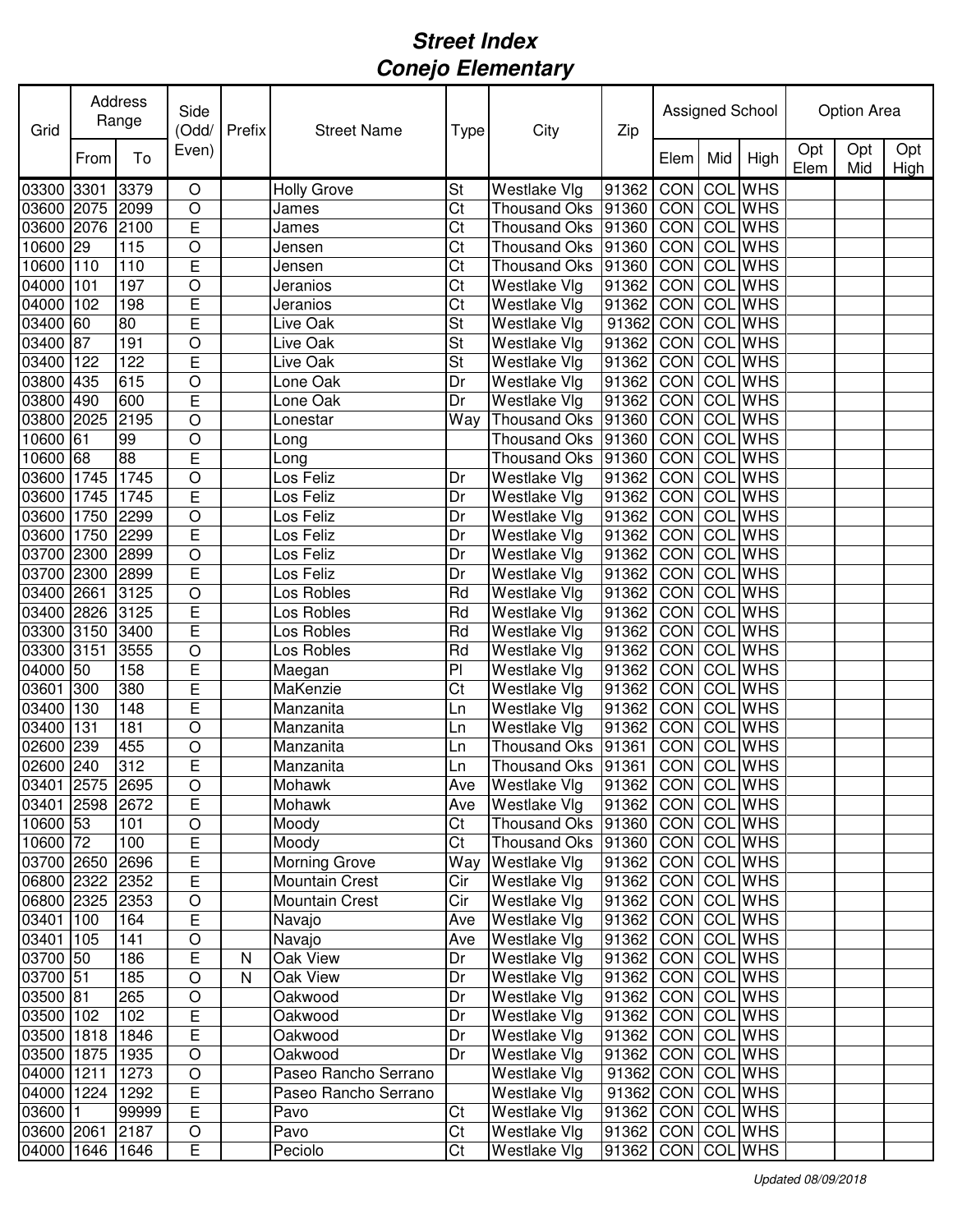| Grid       |      | Address<br>Range | Side<br>(Odd/ | Prefix                  | <b>Street Name</b>  | Type                   | City                | Zip                     |             |                  | Assigned School |             | Option Area |             |
|------------|------|------------------|---------------|-------------------------|---------------------|------------------------|---------------------|-------------------------|-------------|------------------|-----------------|-------------|-------------|-------------|
|            | From | To               | Even)         |                         |                     |                        |                     |                         | Elem        | Mid              | High            | Opt<br>Elem | Opt<br>Mid  | Opt<br>High |
| 10600      | 883  | 889              | O             |                         | Pierce              | Ct                     | <b>Thousand Oks</b> | 91360                   | CON         |                  | <b>COL</b> WHS  |             |             |             |
| 03401      | 100  | 198              | E             |                         | Piute               | Dr                     | Westlake Vlg        | 91362                   | CON         |                  | <b>COL</b> WHS  |             |             |             |
| 03401      | 101  | 199              | $\bigcirc$    |                         | Piute               | Dr                     | Westlake Vlg        | 91362                   | CON         | COL              | <b>WHS</b>      |             |             |             |
| 03402      | 2384 | 2486             | E             |                         | Pleasant            | Way                    | Westlake Vlg        | 91362                   | CON         | COL              | <b>WHS</b>      |             |             |             |
| 03400      | 2522 | 2634             | $\circ$       |                         | Pleasant            | Way                    | Westlake Vlg        | 91362                   | CON         | COL              | <b>WHS</b>      |             |             |             |
| 03400      | 2522 | 2634             | E             |                         | Pleasant            | Way                    | Westlake Vlg        | 91362                   | CON         | COL              | <b>WHS</b>      |             |             |             |
| 04100      | 571  | 651              | $\bigcirc$    |                         | Pueblo              | Dr                     | Westlake Vlg        | 91362                   | CON         | COL              | <b>WHS</b>      |             |             |             |
| 04100      | 600  | 660              | E             |                         | Pueblo              | Dr                     | Westlake Vlg        | 91362                   | CON         |                  | <b>COL WHS</b>  |             |             |             |
| 03700      | 10   | 50               | E             |                         | Quinta Vista        | Dr                     | Westlake Vlg        | 91362                   | CON         |                  | <b>COL WHS</b>  |             |             |             |
| 03700      | 21   | 51               | $\circ$       |                         | Quinta Vista        | Dr                     | Westlake Vlg        | 91362                   | CON         | COL              | <b>WHS</b>      |             |             |             |
| 03700      | 211  | 211              | $\circ$       |                         | Quinta Vista        | Dr                     | Westlake Vlg        | 91362                   | CON         | COL              | <b>WHS</b>      |             |             |             |
| 03700      | 261  | 261              | $\circ$       |                         | Quinta Vista        | Dr                     | Westlake Vlg        | 91362                   | CON         | COL              | <b>WHS</b>      |             |             |             |
| 03700      | 2548 | 2548             | E             |                         | Quinta Vista        | Dr                     | Westlake Vlg        | 91362                   | CON         | COL              | <b>WHS</b>      |             |             |             |
| 03800      | 2234 | 2294             | E             |                         | <b>Ranch View</b>   | $\overline{P}$         | Westlake Vlg        | 91362                   | CON         | $\overline{COL}$ | <b>WHS</b>      |             |             |             |
| 03800      | 2249 | 2291             | $\bigcirc$    |                         | <b>Ranch View</b>   | P <sub>1</sub>         | Westlake Vlg        | 91362                   | CON         | COL              | <b>WHS</b>      |             |             |             |
| 04000      | 81   | $\overline{8}$   | $\bigcirc$    | N                       | Rancho              | Rd                     | <b>Thousand Oks</b> | 91362                   | CON         | COL              | <b>WHS</b>      |             |             |             |
| 04000      | 60   | 98               | E             | N                       | Rancho              | Rd                     | <b>Thousand Oks</b> | 91362                   | CON         | COL              | <b>WHS</b>      |             |             |             |
| 04000      | 102  | 976              | E             | N                       | Rancho              | Rd                     | Westlake Vlg        | 91362                   | CON         | COL              | <b>WHS</b>      |             |             |             |
| 04000      | 151  | 977              | $\circ$       | $\overline{\mathsf{N}}$ | Rancho              | Rd                     | Westlake Vlg        | 91362                   | CON         | COL              | <b>WHS</b>      |             |             |             |
| 04100      | 1307 | 1497             | $\circ$       |                         | Rancho              | Ln                     | Westlake Vlg        | 91362                   | CON         | COL              | <b>WHS</b>      |             |             |             |
| 04100      | 1314 | 1498             | E             |                         | Rancho              | Ln                     | Westlake Vlg        | 91362                   | CON         | COL              | <b>WHS</b>      |             |             |             |
| 04100      | 1416 | 1496             | E             |                         | Reynolds            | Ct                     | Westlake Vlg        | 91362                   | CON         | COL              | <b>WHS</b>      |             |             |             |
| 04100      | 1419 | 1499             | $\circ$       |                         | Reynolds            | Ct                     | Westlake Vlg        | 91362                   | CON         | COL              | <b>WHS</b>      |             |             |             |
| 11300      | 137  | 545              | $\circ$       |                         | Rimrock             | Rd                     | <b>Thousand Oks</b> | 91361                   | CON         | COL              | <b>WHS</b>      |             |             |             |
| 11300      | 140  | 606              | E             |                         | Rimrock             | Rd                     | <b>Thousand Oks</b> | 91361                   | CON         | COL              | <b>WHS</b>      |             |             |             |
| 03600      | 2058 | 2174             | E             |                         | Rodeo               | Ct                     | Westlake Vlg        | 91362                   | CON         | COL              | <b>WHS</b>      |             |             |             |
| 03600      | 2069 | 2177             | $\circ$       |                         | Rodeo               | Ct                     | Westlake Vlg        | 91362                   | CON         | COL              | <b>WHS</b>      |             |             |             |
| 11300      | 600  | 1098             | E             |                         | <b>Rolling Oaks</b> | Dr                     | <b>Thousand Oks</b> | 91361                   | CON         | COL              | <b>WHS</b>      |             |             |             |
| 11300      | 601  | 1099             | $\circ$       |                         | <b>Rolling Oaks</b> | Dr                     | <b>Thousand Oks</b> | 91361                   | CON         | COL              | <b>WHS</b>      |             |             |             |
| 04100      | 450  | 799              | $\circ$       |                         | Rosario             | Dr                     | Westlake Vlg        | 91362                   | CON         | COL              | <b>WHS</b>      |             |             |             |
| 04100 450  |      | 798              | E             |                         | Rosario             | Dr                     | Westlake Vlg        | 91362                   | CON COL WHS |                  |                 |             |             |             |
| 04100 470  |      | $\boxed{730}$    | E             |                         | Rosario             | $\overline{\text{Ct}}$ | <b>Westlake Vlg</b> | 91362 CON COL WHS       |             |                  |                 |             |             |             |
| 04100 471  |      | 729              | $\circ$       |                         | Rosario             | Ct                     | Westlake Vlg        | 91362   CON   COL   WHS |             |                  |                 |             |             |             |
| 03400 3105 |      | 3149             | O             |                         | Royal Oaks          | Dr                     | Westlake Vlg        | 91362   CON   COL WHS   |             |                  |                 |             |             |             |
| 03400 3120 |      | 3148             | E             |                         | Royal Oaks          | Dr                     | Westlake Vlg        | 91362 CON COL WHS       |             |                  |                 |             |             |             |
| 03300 3150 |      | 3290             | E             |                         | Royal Oaks          | Dr                     | Westlake Vlg        | 91362                   |             |                  | CON COL WHS     |             |             |             |
| 03300 3151 |      | 3273             | $\bigcirc$    |                         | Royal Oaks          | Dr                     | Westlake Vlg        | 91362                   |             |                  | CON COL WHS     |             |             |             |
| 06800 466  |      | 490              | E             |                         | Rye                 | Ct                     | Westlake Vlg        | 91362                   |             |                  | CON COL WHS     |             |             |             |
| 06800 499  |      | 499              | $\bigcirc$    |                         | Rye                 | Ct                     | Westlake Vlg        | 91362                   |             |                  | CON COL WHS     |             |             |             |
| 11300 115  |      | 441              | $\bigcirc$    |                         | Saddle              | Trl                    | Thousand Oks 91361  |                         |             |                  | CON COLWHS      |             |             |             |
| 11300 444  |      | 480              | E             |                         | Saddle              | Trl                    | Thousand Oks        | 91361                   |             |                  | CON COLWHS      |             |             |             |
| 03600 2063 |      | 2087             | O             |                         | Seco                | Ct                     | Westlake Vlg        | 91362                   |             |                  | CON COL WHS     |             |             |             |
| 03600 2068 |      | 2092             | Ε             |                         | Seco                | Ct                     | Westlake Vlg        | 91362                   |             |                  | CON COL WHS     |             |             |             |
| 03600 2092 |      | 2188             | E             |                         | <b>Skinner</b>      | Ct                     | Westlake Vlg        | 91362                   |             |                  | CON COL WHS     |             |             |             |
| 03600 2081 |      | 2189             | $\bigcirc$    |                         | <b>Skinner</b>      | Ct                     | Westlake Vlg        | 91362                   |             |                  | CON COL WHS     |             |             |             |
| 03400      |      | 99               | $\bigcirc$    |                         | <b>Skyline</b>      | Dr                     | Westlake Vlg        | 91362                   |             |                  | CON COL WHS     |             |             |             |
| $03400$ 2  |      | 98               | E             |                         | Skyline             | Dr                     | Westlake Vlg        | 91362                   |             |                  | CON COL WHS     |             |             |             |
| 03400 100  |      | 200              | E             | S                       |                     | Dr                     |                     |                         |             |                  | CON COL WHS     |             |             |             |
| 03700 100  |      | 280              | E             | ${\sf N}$               | Skyline             | Dr                     | Westlake Vlg        | 91362                   |             |                  | CON COL WHS     |             |             |             |
| 03400 101  |      | 201              | $\bigcirc$    | ${\mathsf S}$           | Skyline             | Dr                     | Westlake Vlg        | 91362                   |             |                  |                 |             |             |             |
|            |      |                  |               |                         | <b>Skyline</b>      |                        | Westlake Vlg        | 91362                   |             |                  | CON COL WHS     |             |             |             |
| 03700 101  |      | 281              | O             | ${\sf N}$               | Skyline             | Dr                     | Westlake Vlg        | 91362                   |             |                  | CON COL WHS     |             |             |             |